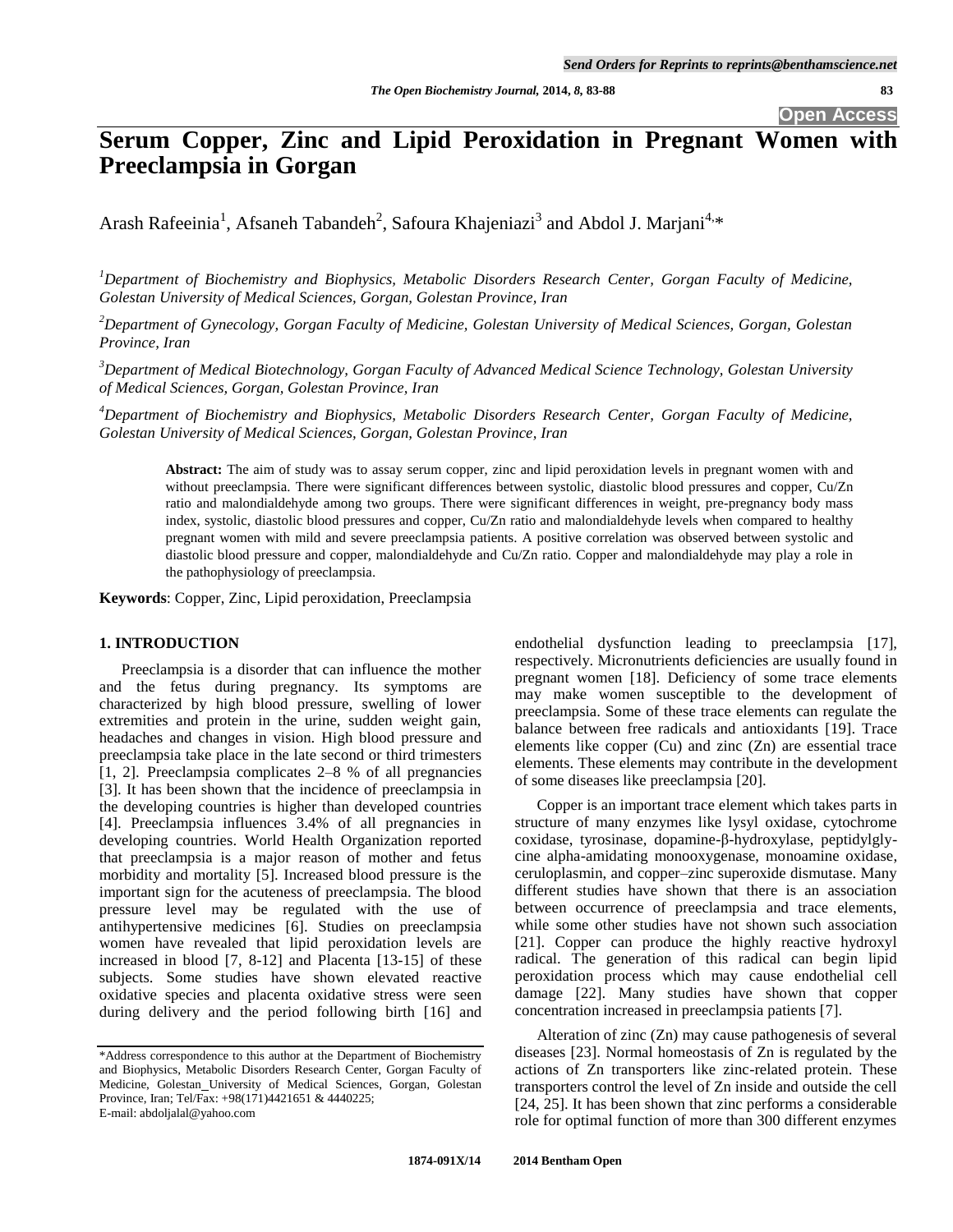[26]. Some studies have indicated that decreased zinc concentrations collaborated with fetal malformations, fetus growth restriction, preterm delivery, preeclampsia, and bleeding after delivery [27, 28]. Serum or placental Zn levels have shown to be low [7, 29] or without change [30, 31] in preeclampsia women. It has been revealed that concentrations of zinc and copper reduced in pre-eclampsia patients [18, 32] while study of Ugwuja *et al*. [33] showed that only copper was statistically different. There are also contradictory studies on the relationship between serum trace element levels and event of preeclampsia [34]. Studies have indicated the possible association of trace elements in fetal growth and evolvement and its relationship to newborn body weight, unhealthiness and rate of death [35]. The aim of this study was to assay serum level of copper and zinc status and lipid peroxidation in pregnant women with and without preeclampsia in Gorgan.

#### **2. MATERIAL AND METHODS**

### **2.1. Study Population**

The study was carried out on 100 pregnant women, 50 healthy pregnant women with no complications of any disease and 50 women with preeclampsia in the third trimester were permitted to enter our study in the Sayyad shirazi educational Hospital, Gynecology Department of Golestan University of Medical Sciences, Gorgan, Iran, 2014. The study was approved by Ethical committees of the Research Deputy of University of Medical Sciences. Preeclampsia was defined as a blood pressure higher than 130/85 mmHg and proteinuria with 1+ or greater by dipstick. Severe preeclampsia was distinguished from mild preeclampsia when blood pressure is higher than 160/110 mmHg or proteinuria for mild preeclampsia 1+ - 3+ and for severe preeclampsia greater than 3+ on the dipstick [36].

Diagnosis of preeclampsia was directed by gynecologist. Special designed questionnaire provided for collection of patient history. Exclusion criteria of subjects were as follow: History of diabetes mellitus, renal, cardiovascular, liver disease, endocrine disorder, any chronic illness. Weight was measured with minimal clothed, using digital scales. Height was measured with tape meter when the shoulder was in a normal position. Calculation of body mass index (BMI) was done by dividing weight in kilograms by height in meters squared [37].

#### **2.2. Blood Sample Preparation**

Five milliliter blood samples were taken from the peripheral vein for determination of trace elements and lipid peroxidation (the level of lipid peroxidation expressed as Malondialdehyde (MDA)) after an overnight fast during the third trimester of pregnancy. Blood samples were centrifuged at 3000 rpm for 10 min. The separated serum was used for malondialdehyde (MDA), zinc and copper measurement.

#### **2.3. Analysis**

Serum Cu and Zn concentrations were determined by Younglin AAS 8020 atomic absorption spectrophotometer. Malondialdehyde was determined with Kei Satoh method [38].

#### **2.4. Statistical Analysis**

The results were expressed in mean  $\pm$  standard deviation. Statistical analyzation of data was done by SPSS- 16 version software. One way analysis of variance (ANOVA) followed by Post Hoc Tukey's test was utilized to test the differences between groups. Comparison of trace elements and MDA between preeclampsia patient and healthy groups was done using independent sample t test. Correlations between parameters were done by Pearson correlation test. P< 0.05 was accepted statistically significant.

#### **3. RESULTS AND DISCUSSION**

100 pregnant females were included in this study. The clinical characteristics, trace elements and malondialdehyde of the preeclampsia and healthy pregnant women are indicated in Table **1**. The mean age of preeclampsia patient and healthy groups were  $26.50\pm3.90$  and  $27.10\pm4.60$  years, respectively. No significant differences were considered in maternal age, height, weight, gestational age and prepregnancy body mass index (BMI) among both groups. There were significant differences in systolic and diastolic blood pressures. Serum copper and MDA were significantly increased. No significant decrease was observed in zinc concentration among two groups. In subjects with preeclampsia, Cu/Zn ratio was significantly higher than in healthy pregnant subjects. Serum MDA shows significant increase in preeclampsia patients. Clinical characteristic, trace elements and malondialdehyde of healthy pregnant women and patients with mild and severe preeclampsia are shown in Table **2**. There is significant differences in weight, pre-pregnancy body mass index (BMI), systolic and diastolic blood pressures when healthy pregnant and mild pregnant women were compared with severe preeclampsia patients. There is significant elevation of copper, Cu/Zn ratio and MDA levels when healthy pregnant women with patients with mild and severe preeclampsia are compared. Correlations between serum zinc, copper, MDA and Copper/ Zinc ratio and maternal age, gestational age, pre-pregnant body mass index, systolic and diastolic blood pressure of preeclampsia patients are shown in Table **3**. We observed a significant positive correlation between systolic and diastolic blood pressure and serum copper, MDA and Copper/ Zinc ratio. There were no correlations between other parameters.

Preeclampsia can be associated with an oxidative stress disorder. Imbalance between antioxidant system in the human body and free radicals may cause cell functions and intracellular compartments modifications by oxidative stress [39]. Studies have been shown that there is considerable oxidative stress in normal pregnancies [40]. The exact reason of preeclampsia is not understood. Preeclampsia patients have shown an elevated MDA. The importance of this MDA in the pathogenesis of preeclampsia disease has been indicated [41-43]. Increased serum MDA concentrations in preeclampsia in our study are in agreement with some studies (Table **1**) [7, 8-12]. It has been reported that serum MDA levels were elevated in mild and severe preeclampsia [44] which is in consistence with our results (Table **2**). Many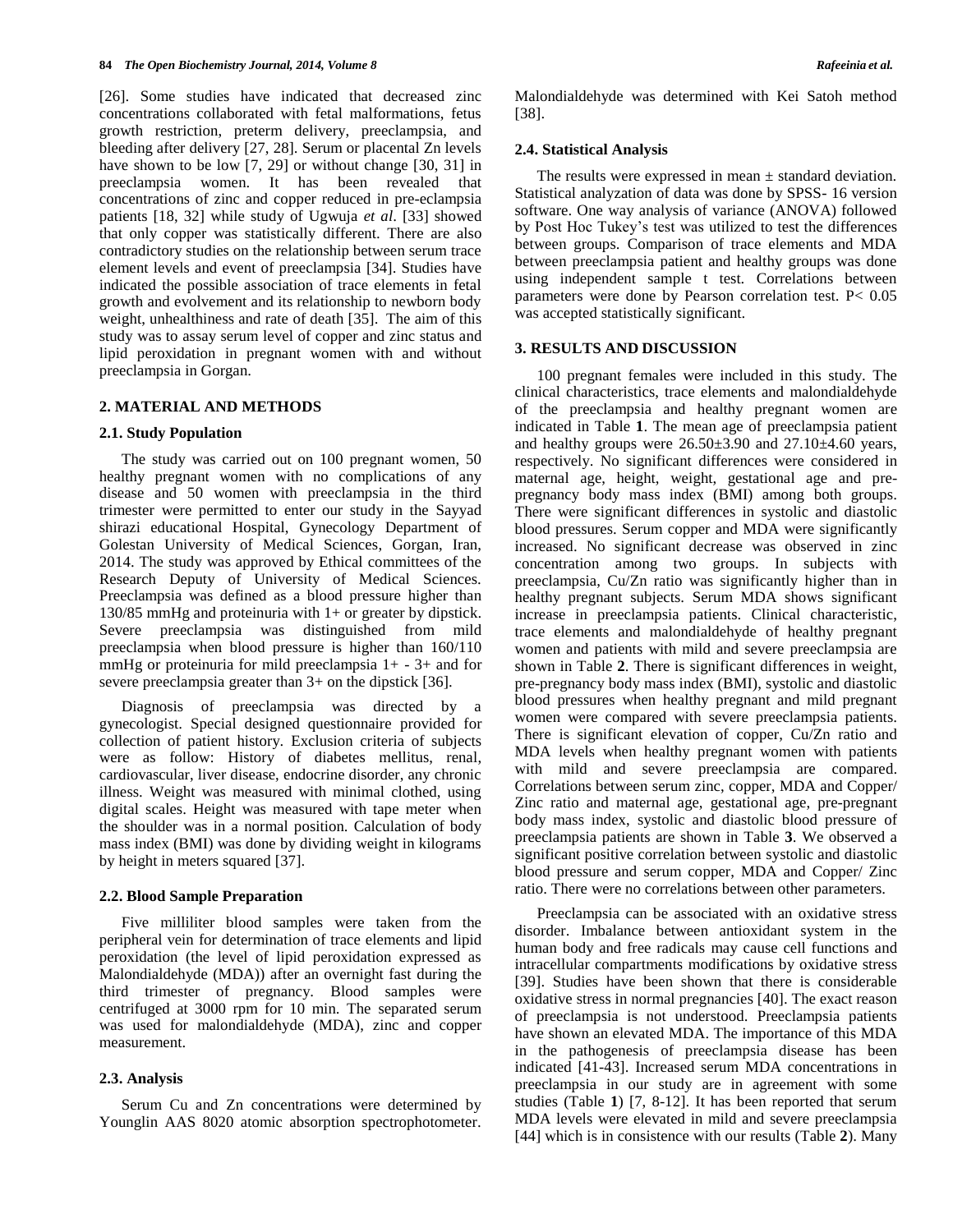| Parameters                             | Healthy pregnant $(n=50)$ | Preeclampsia groups (n=50) | P value |
|----------------------------------------|---------------------------|----------------------------|---------|
| Maternal age(years)                    | $27.10 \pm 4.60$          | $26.50 \pm 3.90$           | 0.44    |
| Height $(m)$                           | $1.60 \pm 0.09$           | $1.62 \pm 0.06$            | 0.23    |
| Weight $(Kg)$                          | $67.30 \pm 10.70$         | $65.70 \pm 15.60$          | 0.56    |
| Pre-pregnant body mass index $(kg/m2)$ | $26.40 \pm 5.0$           | $25.10\pm 6.04$            | 0.23    |
| Gestational age (weeks)                | $31.50 \pm 3.60$          | $30.80 \pm 3.30$           | 0.35    |
| Systolic blood pressure (mmHg)         | $115.20 \pm 5.70$         | $148.0{\pm}9.60$           | 0.0001  |
| Diastolic blood pressure (mmHg)        | $76.0 \pm 6.06$           | $98.60 \pm 10.40$          | 0.0001  |
| Copper $(mg/L)$                        | $1.30 \pm 0.34$           | $2.40 \pm 0.64$            | 0.0001  |
| Zinc $(mg/L)$                          | $0.73 \pm 0.33$           | $0.71 \pm 0.26$            | 0.76    |
| Copper/Zinc                            | $2.28 \pm 1.17$           | $3.85 \pm 1.80$            | 0.0001  |
| Malondialdehyde (nµmol/L)              | $2.95 \pm 1.41$           | $4.62 \pm 1.17$            | 0.0001  |

**Table 1. Clinical characteristic, trace elements and malondialdehyde of healthy pregnant women and preeclampsia patients.**

## **Table 2. Clinical characteristic, trace elements and malondialdehyde of healthy pregnant women and patients with mild and severe preeclampsia.**

| Parameters                             | Healthy pregnant<br>$group(n=50)$ | Mild Preeclampsia<br>$group(n=35)$ | Severe Preeclampsia<br>group $(n=15)$ | P value |
|----------------------------------------|-----------------------------------|------------------------------------|---------------------------------------|---------|
| Maternal age(years)                    | $27.18 \pm 4.6$                   | $27.0 + 4.1$                       | $25.40 \pm 3.5$                       | 0.36    |
| Height $(m)$                           | $1.60 \pm 0.09$                   | $1.62 \pm 0.09$                    | $1.61 \pm 0.05$                       | 0.44    |
| Weight (Kg)                            | $67.32 \pm 10.70$                 | $62.82 \pm 11.90$                  | $72.66 \pm 21.10$                     | 0.049   |
| Pre-pregnant body mass index $(kg/m2)$ | $26.41 \pm 5.0$                   | $23.82{\pm}4.60$                   | $28.02 \pm 7.90$                      | 0.023   |
| Gestational age (weeks)                | $31.50 \pm 3.60$                  | $31.08 \pm 3.50$                   | $30.40 \pm 3.10$                      | 0.61    |
| Systolic blood pressure (mmHg)         | $115.20 \pm 5.70$                 | $142.30 \pm 4.20$                  | $161.30 \pm 3.50$                     | 0.0001  |
| Diastolic blood pressure (mmHg)        | $76.0 \pm 6.10$                   | $92.85 \pm 5.70$                   | $112.0 \pm 5.60$                      | 0.0001  |
| Copper $(mg/L)$                        | $1.32 \pm 0.34$                   | $2.26 \pm 0.48$                    | $2.70 \pm 0.85$                       | 0.0001  |
| $\text{Zinc} \text{ (mg/L)}$           | $0.72 \pm 0.04$                   | $0.69 \pm 0.04$                    | $0.78 \pm 0.08$                       | 0.71    |
| Copper/Zinc                            | $2.28 \pm 0.16$                   | $3.73 \pm 0.25$                    | $4.15 \pm 0.61$                       | 0.0001  |
| Malondialdehyde (nµmol/ml)             | $2.96 \pm 1.40$                   | $4.50 \pm 1.20$                    | $4.92 \pm 0.86$                       | 0.0001  |

studies showed significant elevations in serum MDA levels in both preeclampsia and healthy pregnant women [7, 45-47,]. These findings are not in agreement with our studies and some other studies [7, 48-50]. This study shows that preeclampsia is associated with oxidative stress which is in agreement with the study of other researchers who revealed that oxidative stress increased in preeclampsia [51, 52]. The elevation of serum MDA shows the significance of additional oxidative stress process which occur in preeclampsia patients. Increased level of MDA in preeclampsia women suggest that excessive MDA production may play an important role in the pathophysiology of these patients.

Alteration in level of trace element may play an important role in the development of preeclampsia. Some studies have indicated that there is a significant alteration in serum levels of Cu and Zn in healthy pregnancies [21, 53, 55]. Zn levels inclined to become lower in normal pregnancies [53]. It has been reported that higher concentrations of Cu and lower concentrations of Zn were observed in circulation of preeclampsia patients when compared with healthy pregnant subjects [54, 56]. Studies have shown that zinc concentrations increased in preeclampsia patients when compared with healthy pregnant women [58, 59]. Studies of Diaz *et al*. [30] and Harma *et al*. [59] also showed an increased serum zinc concentration and studies of Adeniyi [60], Ajayi [58], and Borella *et al*. [57] indicated a high plasma zinc concentration. Studies of Mahomed and *et al*. [61] indicated an increase in leukocyte zinc. Adeniyi [60] reported decreased zinc in placental tissue but an increase in plasma zinc concentration. Many studies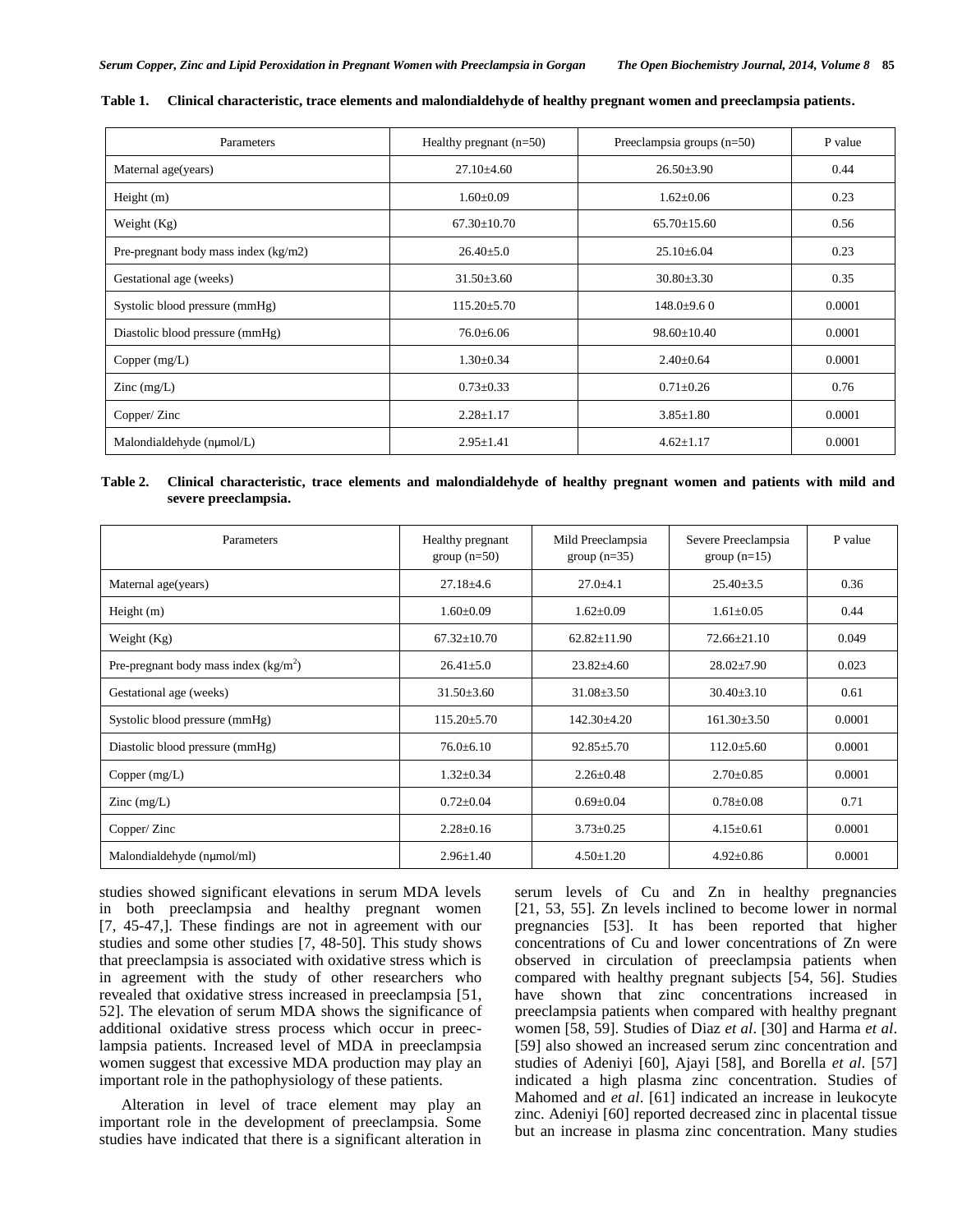|                 | <b>Maternal age</b> | <b>Gestational age</b> | <b>Pre-pregnant body</b><br>mass index | <b>Systolic blood</b><br>pressure | Diastolic blood<br>pressure |
|-----------------|---------------------|------------------------|----------------------------------------|-----------------------------------|-----------------------------|
| Zinc            | $R = -0.079$        | $R = -0.055$           | $R = 0.192$                            | $R = 0.031$                       | $R = 0.054$                 |
|                 | $P=0.432$           | $P=0.588$              | $P = 0.056$                            | $P = 0.757$                       | $P = 0.595$                 |
| Copper          | $R = -0.026$        | $R = -0.89$            | $R = 0.107$                            | $R = 0.745$                       | $R = 0.750$                 |
|                 | $P = 0.801$         | $P = 0.377$            | $P=0.289$                              | $P = 0.0001$                      | $P = 0.0001$                |
| Malondialdehyde | $R = -0.029$        | $R = 0.088$            | $R = 0.142$                            | $R = 0.613$                       | $R = 0.592$                 |
|                 | $P = 0.776$         | $P = 0.383$            | $P = 0.159$                            | $P = 0.0001$                      | $P = 0.0001$                |
| Copper/Zinc     | $R = 0.004$         | $R = 0.044$            | $R = -0.045$                           | $R = 0.429$                       | $R = 0.415$                 |
|                 | $P = 0.971$         | $P = 0.667$            | $P = 0.657$                            | $P = 0.0001$                      | $P = 0.0001$                |

**Table 3. Parameters correlated with serum zinc, copper, malondialdehyde and Copper/ Zinc ratio of preeclampsia patients.**

R Spearman correlation coefficient

indicated association of trace elements with the etiology of preeclampsia [33, 62]. Studies have been shown that changes in zinc levels are associated with different obstetric diseases [57] and it has admitted that variation in zinc levels cause a harmful effect on fetal growth [31]. Reduction of zinc concentration may depend on decreased levels of zinc binding protein. A study showed that Zn deficiencies in pre-eclampsia indicate no association with hemodilution [63]. Some studies have revealed that plasma copper concentration were high [7, 30], low [18, 33, 61, 64] and unchanged [65] in preeclampsia women. In the present study, serum level of Cu was significantly higher in women with preeclampsia when compared to healthy pregnant women which is not in agreement with other studies (Table **1**) [18, 33, 61, 64, 65]. The possible reasons of copper alterations may be associated with the hormonal, metabolic and enzymatic variations in preeclampsia patients [66]. The increase in copper concentrations in pregnancy is associated with copper carrying protein [24]. There was positive significant correlation between copper, copper /zinc ratio and MDA with systolic and diastolic blood pressure (Table **3**). These parameters may be important factors in early diagnosis of preeclampsia patients and reduction of pathogenesis of this disease in women.

#### **CONCLUSION**

This study showed that increased copper, copper /zinc ratio and MDA and positive significant correlation of these factors with systolic and diastolic blood pressure may be related to the development of hypertensive disorders. Preeclampsia is associated with elevated concentrations of copper and MDA production. Increased levels of copper and MDA in preeclampsia women suggest that these factors may play a significant role in the pathophysiology of this disease. Copper can produce the highly reactive hydroxyl radical. The generation of this radical can begin lipid peroxidation process which may cause endothelial cell damage. Increased levels of copper and MDA could be a marker for the risk of preeclampsia before the beginning of medical findings. Supplementation of different antioxidants may be useful to normalize the formation of free radicals produced by increased levels of copper and MDA. This supplementation may be reducing the risk of preeclampsia in women.

#### **CONFLICT OF INTEREST**

The authors confirm that this article content has no conflict of interest.

#### **ACKNOWLEDGEMENTS**

Declared none.

## **REFERENCES**

- [1] Zeeman G.G.; Dekker G.A.; Van Geijn H.P.; Kraayenbrink A.A. Endothelial function in normal and pre-eclamptic pregnancy: a hypothesis. *Eur. J. Obstet. Gynecol. Reprod. Biol.,* **1992**, *43*, 113- 22.
- [2] MacGillivray I. Pre-eclampsia: the hypertensive disease of pregnancy. Saunders, **1983**.
- [3] Ghulmiyyah L.; Sibai B. Maternal mortality from preeclampsia/ eclampsia. *Semin. Perinatol.,* **2012**, *36*(1), 56-59.
- [4] Yaliwal R.G.; Jaju P.B.; Vanishree M. Eclampsia and perinatal outcome: a retrospective study in a teaching hospital. *J. Clin. Diagn. Res.,* **2011**, *5*(5), 1056-1059.
- [5] WHO. Make every mother and child count. World Health Report. Geneva: WHO; **2005**.
- [6] Lu J.F.; Nightingale C.H. Magnesium sulfate in eclampsia and preeclampsia: pharmacokinetic principles. *Clin. Pharmacokinet.,* **2000**, *38*(4),305-314.
- [7] Ilhan N.; Ilhan N.; Simsek M. The changes of trace elements, malondialdehyde levels and superoxide dismutase activities in pregnancy with or without preeclampsia. *Clin. Biochem.,* **2002**, *35*, 393-397.
- [8] Kharb S. Lipid peroxidation in pregnancy with preeclampsia and diabetes. *Gynecol. Obstet. Invest.,* **2000**, *50*, 113-116.
- [9] Hubel C.A.; Roberts J.M.; Taylor R.N.; Musci T.J.; Rogers G.M.; McLaughlin M.K. Lipid peroxidation in pregnancy: new perspectives on preeclampsia. *Am. J. Obstet. Gynecol.,* **1989**, *161*, 1025-1034.
- [10] Wu J.J. Lipid peroxidation in preeclamptic and eclamptic pregnancies. *Eur. J. Obstet. Gynecol. Reprod. Biol.,* **1996**, *64*, 51- 54.
- [11] Gratacos E.; Casals E.; Deulofeu R.; Cararach V.; Alonso P.L.; Fortuny A. Lipid peroxide and vitamin E patterns in pregnant women with different types of hypertension in pregnancy. *Am. J. Obstet. Gynecol.*, **1998**, *178*, 1072-1076.
- [12] Loverro G.; Greco P.; Capuano F.; Carone D.; Cormio G.; Selvaggi L. Lipoperoxidation and antioxidant enzymes activity in pregnancy complicated with hypertension. *Eur. J. Obstet. Gynecol. Reprod. Biol.,* **1996**, *70*, 123-127.
- [13] Walsh S.W.; Wang Y. Secretion of lipid peroxides by the human placenta. *Am. J. Obstet. Gynecol.,* **1993**, *169*, 1462-1466.
- [14] Skoczylas-Pietrzyk M.; Stryjecka-Zimmer M., Oleszczuk J. Lipid and protein peroxidation process and catalase activity in preeclamptic placenta. Ginekol. *Pol.,* **1998**, *69*, 902-908.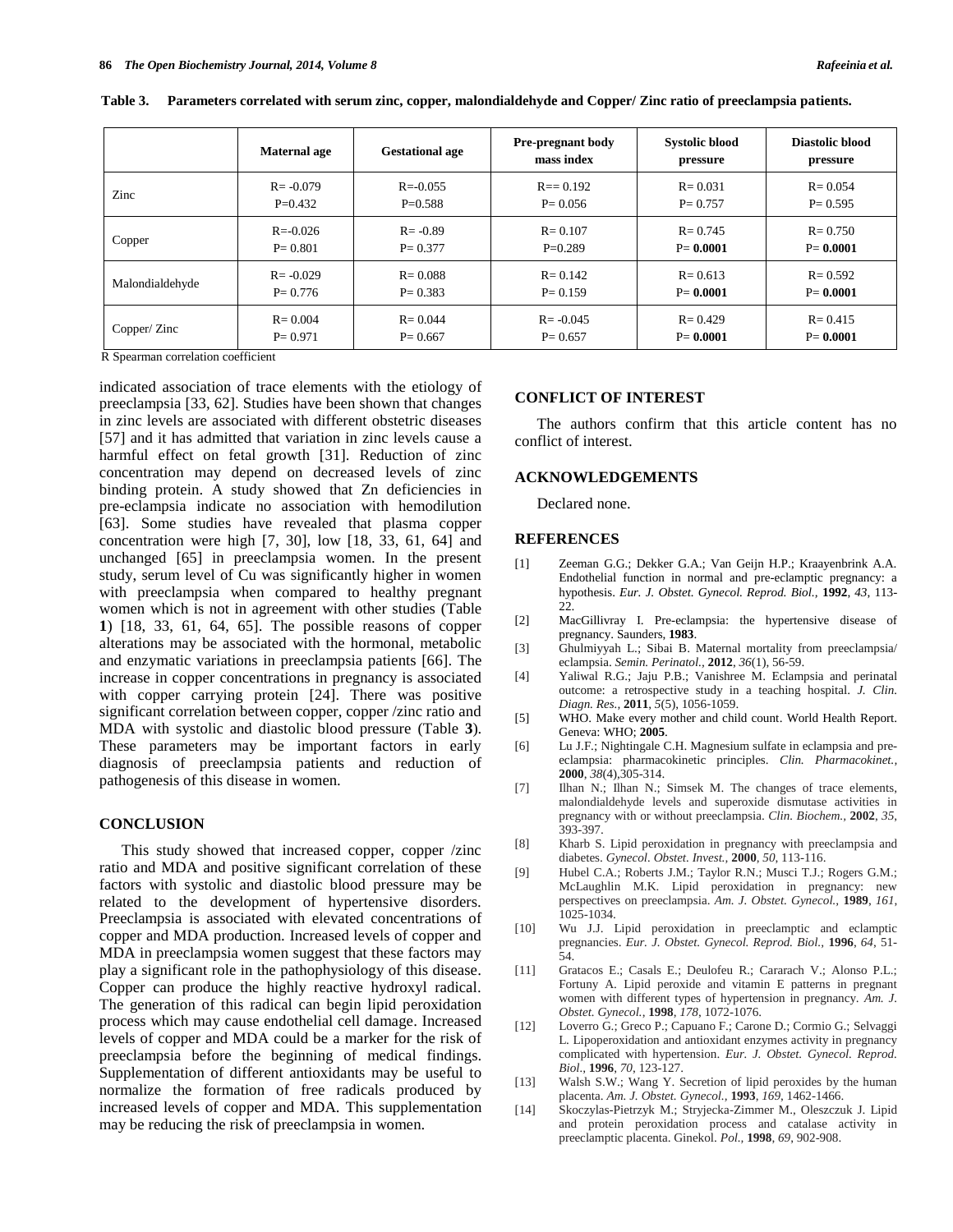- [15] Wiktor H.; Kankofer M. Assessment of lipid peroxidation intensification in normal and preeclamptic placentas. *Ginekol. Pol.,*  **2001**, *72*, 1217-1221.
- [16] Jain S. Membrane lipid peroxidation in erythrocytes of the newborn. *Clin. Chem. Acta.,* **1986**, *161*, 301e6.
- [17] Chambers J.C.; Fusi L.; Malik I.S.; Haskard D.O.; De Swiet M.; Kooner J.S. Association of maternal endothelian dysfunction with pre-eclampsia. *JAMA,* **2001**, *285*(12), 1607e12.
- [18] Akinloye O.; Oyewale O.J.; Oguntibeju O.O. Evaluation of trace elements in pregnant women with pre-eclampsia. *Afr. J. Biotechnol.,* **2010**, *9*(32), 5196-5202.
- [19] Roberts J.M.; Balk J.L.; Bodner L.M.; Belizan J.M.; Berge E.; Martinez A. Nutrient involvement in pre-eclampsia. *J. Nutr.,* **2003**, *133*(55):1684-1692.
- [20] Rathore S.; Gupta A.; Batra H.S.; Rathore R. Comparative study of trace elements and serum ceruloplasmin level in normal and pre-eclamptic pregnancies with their cord blood. *Biomed. Res.,* **2011**, 22, 207-10.
- [21] Caughey A.B.; Stotland N.E.; Washington A.E.; Escobar G.J. Maternal ethnicity, paternal ethnicity and parental ethnic discordance: predictors of pre-eclampsia. *Obstet. Gynecol.,* **2005**, *106*, 156-161.
- [22] Fang Y.Z.; Yang S.; Wu G. Free radicals, antioxidants, and nutrition. *Nutrition,* **2002**, *18*, 872-879.
- [23] Fukada T.; Yamasaki S.; Nishida K.; Murakami M.; Hirano I. Zinc homeostasis and signaling in health and diseases: zinc signaling. *J. Biol. Inorg. Chem.,* **2011**, *16*, 1123-1134.
- [24] Fukada T.; Kambe T. Molecular and genetic features of zinc transporters in physiology and pathogenesis. *Metallomics.,* **2011**, *3*, 662-674.
- [25] Hojyo S.; Fukada T.; Shimoda S.; OhashiW.; Bin B.; Koseki H.; Hirano T. The zinc transporter SLC39A14/ZIP14 controls Gprotein coupled receptor-mediated signaling required for systemic growth. *PLoS One.,* **2011**, *6*(3), e18059.
- [26] Bader A.A.; Hussain T.; Mosawi M.A.; Otaibi M.; Abul H.; Khalifa D.; Dashti H. Serum zinc and copper concentrations in pregnant women from Kuwait. *J. Trace. Elem. Exp. Med.,* **1997**, *10*, 209-215.
- [27] Jain S.; Sharma P.; Kulshreshtha S.; Mohan G.; Singh S. The role of serum calcium, magnesium, and zinc in pre-eclampsia. *Biol. Trace elem. Res.,* **2010**, *133*(2), 162-170.
- [28] Bahadoran P.; Zendehdel M.; Movahedian A.; Zahraee R.H. The relationship between serum zinc level and pre-eclampsia. *Iran J. Nurs. Midwifery Res.,* **2010**, *15*, 120-124.
- [29] Brophy M.H.; Harris N.F.; Crawford I.L. Elevated copper and lowered zinc in the placentae of pre-eclamptics. *Clin. Chim. Acta,*  **1985**, *145*, 107-11.
- [30] Diaz E.; Halhali A.; Luna C.; Diaz L.; Avila E.; Larrea F. Newborn birth weight correlates with placental zinc, umbilical insulin-like growth factor I, and leptin levels in preeclampsia. *Arch. Med. Res.,*  **2002**, *33*, 40-7.
- [31] Adam B.; Malatyalioglu E.; Alvur M.; Talu C. Magnesium, zinc and iron levels in preeclampsia. *J. Matern. Fetal. Med.,* **2001**, *10*, 246-50.
- [32] Kumru S.; Aydin S.; Simsek M.; Sahin K.; Yaman M. Comparison of Serum Copper, Zinc, Calcium, and Magnesium Levels in Pre-Eclamptic and Healthy Pregnant Women. *Biol. Trace Elem. Res.,* **2003**, *94*, 105-12.
- [33] Ugwuja E.I.; Ejikeme B.N.; Ugwuja N.C.; Obeka N.C.; Akubugwo E.I.; Obidoa O. Comparison of Plasma Copper, Iron and Zinc Levels in Hypertensive and Non-hypertensive Pregnant Women in Abakaliki, South Eastern Nigeria. *Pak J. Nutr.*, **2010**, *9*, 1136-40.
- [34] James D.K.; Seely P.J.; Weiner C.P.; Gonlk B. High risk pregnancy: management options. 3<sup>rd</sup> ed, Philadelphia, Sauders., **2006**, 920-925.
- [35] Nbofung C.M.; Atinmo T.; Omololu A. Neonatal, maternal and intrapartum factors and their relationship to cord and maternal plasma trace element concentration. *Biol. Trace Elem. Res.,* **1986**, *9*, 209.
- [36] Bolte A.C.; Van Geijn H.P.; Dekker G.A. Management and monitoring of severe preeclampsia. *Eur. J. Obstet. Gynecol. Reprod. Biol.,* **2001**, *96*, 8-20.
- [37] World Health Organization. Prevention and Management of the Global Epidemic of Obesity. Report of the WHO Consultation on Obesity. WHO: *Geneva,* **1998** (Technical Report Series, No. 894).
- [38] Satoh, K. Serum lipid peroxide in cerebrovascular disorders determined by new colorimetric method. *Clin. Chim. Acta.,* **1978**, *90*: 37-43.
- [39] Tuschl K.; Clayton P.T.; Gospe S.M.; Gulab S.; Ibrahim S.; Singhi P.; Aulakh R. Syndrome of hepatic cirrhosis, dystonia, polycythemia, and hypermanganesemia caused by mutations in SLC30A10, a manganese transporter in man. *Am. J. Hum Gene.,* **2012**, *90*(3), 457-466.
- [40] Quadri M.; Federico A.; Zhao T.; Breedveld G.J.; Battisti C.; Delnooz C. Mutations in SLC30A10 cause parkinsonism and dystonia with hypermanganesemia, polycythemia, and chronic liver disease. *Am. J. Hum Gene.,* **2012**, *90*(3), 467-477.
- [41] Dekker G.A.; Sibai B.M. Etiology and pathogenesis of preeclampsia: current concepts. *Am. J. Obstet. Gynecol.,* **1998**, *179*, 1359-1375.
- [42] Taylor R.N. Review: immunobiology of preeclampsia. *Am. J. Reprod. Immunol.,* **1997**, *37*, 79-86.
- [43] Gratacos E. Lipid-mediated endothelial dysfunction: a common factor to preeclampsia and chronic vascular disease. *Eur. J. Obstet. Gynecol. Reprod. Biol.,* **2000**, *92*, 63-66.
- [44] Serdar Z.; Gur E.C.; olakogullar M.; Develioglu O.; Sarandol E. Lipid and protein oxidation and antioxidant function in women with mild and severe preeclampsia. *Arch. Gynecol. Obstet.*, **2003**, *268*, 19-25.
- [45] Serdar Z.; Gur E.; Develioglu O. C.; olakogullari M.; Dirican M. Placental and decidual lipid peroxidation and antioxidant defenses in preeclampsia lipid peroxidation in preeclampsia. *Pathophysiology,* **2002**, *9*, 21-5.
- [46] Kumar C.A.; Das U.N. Lipid peroxides, antioxidants and nitric oxide in patients with preeclampsia and essential hypertension. *Med. Sci. Monit.,* **2000**, *6*, 901-7.
- [47] El-Salahy E.M.; Ahmet M.I.; El-Gharieb A.; Tawfik H. New scope in angiogenesis: role of vascular endothelial growth factor (VEGF), NO, lipid peroxidation, and vitamin E in the pathophysiology of preeclampsia among Egyptian females. *Clin. Biochem.,* **2001**,*34*, 323-9.
- [48] Aydin S.; Benian A.; Madazli R.; Uludag S.; Uzun H. and Kaya S. Plasma malondialdehyde, superoxide dismutase, sE-selectin, fibronectin, endothelin 1 and nitric oxide levels in women with preeclampsia, Eur. J. Obstet. *Gynecol. Reprod. Biol.,* **2004**, *113*, 21-25.
- [49] Atamer Y.; Kocyigit Y.; Yokus B.; Atamer A. and Erden A. C. Lipid peroxidation, antioxidant defense, status of trace metals and leptin levels in preeclampsia, *Eur. J. Obstet. Gynecol. Reprod. Biol.,* **2005**, *119*, 60-66.
- [50] Wang Y. and Wals S. W. Antioxidant activities and mRNA expression of superoxide dismutase, catalase and glutathione peroxidase in normal and preeclamptic placentas, *J. Soc. Gynecol. Invest.,* **1996**, *3*, 179-184.
- [51] Witztum J. The oxidation hypothesis of atherosclerosis. *Lancet,* **2001**, *344*, 793-95.
- [52] Walker J.J. Pre-eclampsia. *Lancet,* **2000**, *356*, 1260-5.
- [53] Czupryn M., Falchuk K.H.; Stankiewicz A.; Vallee B.L. A Euglena gracilis zinc endonuclease. *Biochemistry.,* **1993**, *32*(5), 1204-1211.
- [54] Howlader M.Z.H.; Parveen S.; Tamanna S.; Khan T.A.; Begum F. Oxidative stress and antioxidant status in neonates born to preeclamptic mother. *J. Trop. Ped.,* **2009**, *55*(6), 363-367.
- [55] Kishwara S.; Tanira S.; Omar E.; Wazed F.; Ara S. Effects of preeclampsia on perinatal outcome—a study done in the specialized urban hospital set up in Bangladesh. *Bangladesh Med., J.,* **2011**, *40*(1), 33-36.
- [56] Mbah A.K.; Kornosky J.L.; Kristensen S.; August E.M.; Alio A.P.; Marty P.J.; Belogolovkin V.; Bruder K.; Salihu H.M.Super-obesity and risk for early and late preeclampsia. *BJOG.,* **2010**,*117*, 997- 1004.
- [57] Borella P.; Szilagy A.; Than G.; Csaba I.; Giardiano A.; Faccinetti F. Maternal plasma concentrations of magnesium, calcium, zinc and copper in normal and pathological pregnancies. *Sci. Total Environ.,* **1990**, *99*, 67-76.
- [58] Ajayi G. Concentrations of calcium, magnesium, copper, zinc and iron during normal and EPH-gestosis pregnancy. *Trace Elem. Med.,* **1993**, *10*, 151-2.
- [59] Harma M., Harma M. and Kocyigit A.Correlation between maternal plasma homocysteine and zinc levels in preeclamptic women, *Biol. Trace Elem. Res.*, **2005**, *104*, 97-106.